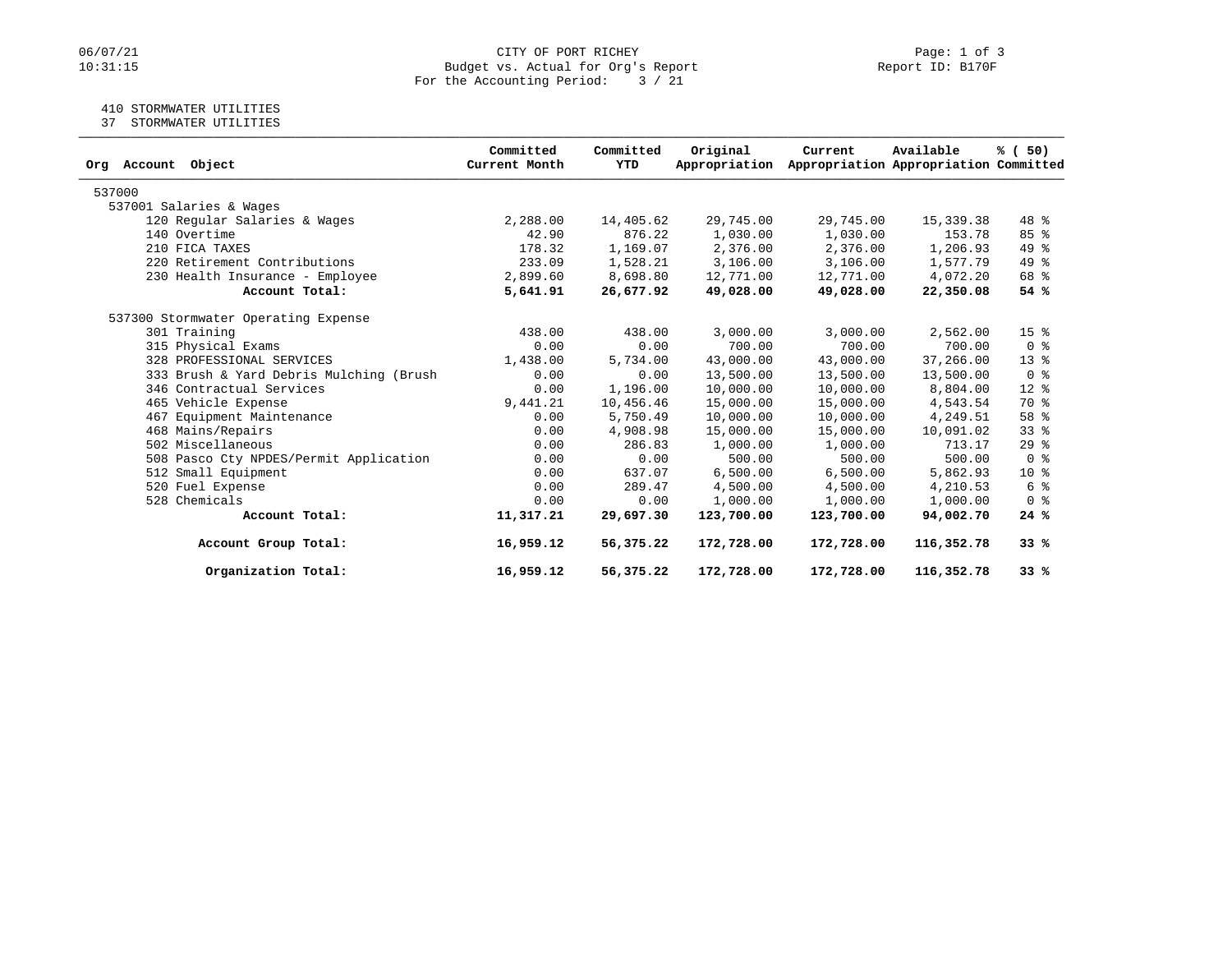### 410 STORMWATER UTILITIES

41 PUBLIC WORKS DEPARTMENT

| Account Object<br>Ora           | Committed<br>Current Month | Committed<br>YTD | Original<br>Appropriation | Current    | Available<br>Appropriation Appropriation Committed | % (<br>50) |
|---------------------------------|----------------------------|------------------|---------------------------|------------|----------------------------------------------------|------------|
| 541000 ROAD & STREET FACILITIES |                            |                  |                           |            |                                                    |            |
| 541001 Salaries & Wages         |                            |                  |                           |            |                                                    |            |
| 120 Regular Salaries & Wages    | 6,132.01                   | 37,493.13        | 100,054.00                | 100,054.00 | 62,560.87                                          | 378        |
| 140 Overtime                    | 350.09                     | 1,499.46         | 5,835.00                  | 5,835.00   | 4,335.54                                           | $26$ %     |
| 210 FICA TAXES                  | 494.39                     | 2,973.73         | 7,181.00                  | 7,181.00   | 4,207.27                                           | 41 %       |
| 220 Retirement Contributions    | 648.22                     | 3,899.35         | 9,387.00                  | 9,387.00   | 5,487.65                                           | $42$ %     |
| 230 Health Insurance - Employee | 4,768.68                   | 14,306.04        | 35,527.00                 | 35,527.00  | 21,220.96                                          | 40 %       |
| Account Total:                  | 12,393.39                  | 60,171.71        | 157,984.00                | 157,984.00 | 97,812.29                                          | 38%        |
| Account Group Total:            | 12,393.39                  | 60,171.71        | 157,984.00                | 157,984.00 | 97,812.29                                          | 38%        |
| Organization Total:             | 12,393.39                  | 60,171.71        | 157,984.00                | 157,984.00 | 97,812.29                                          | 38%        |